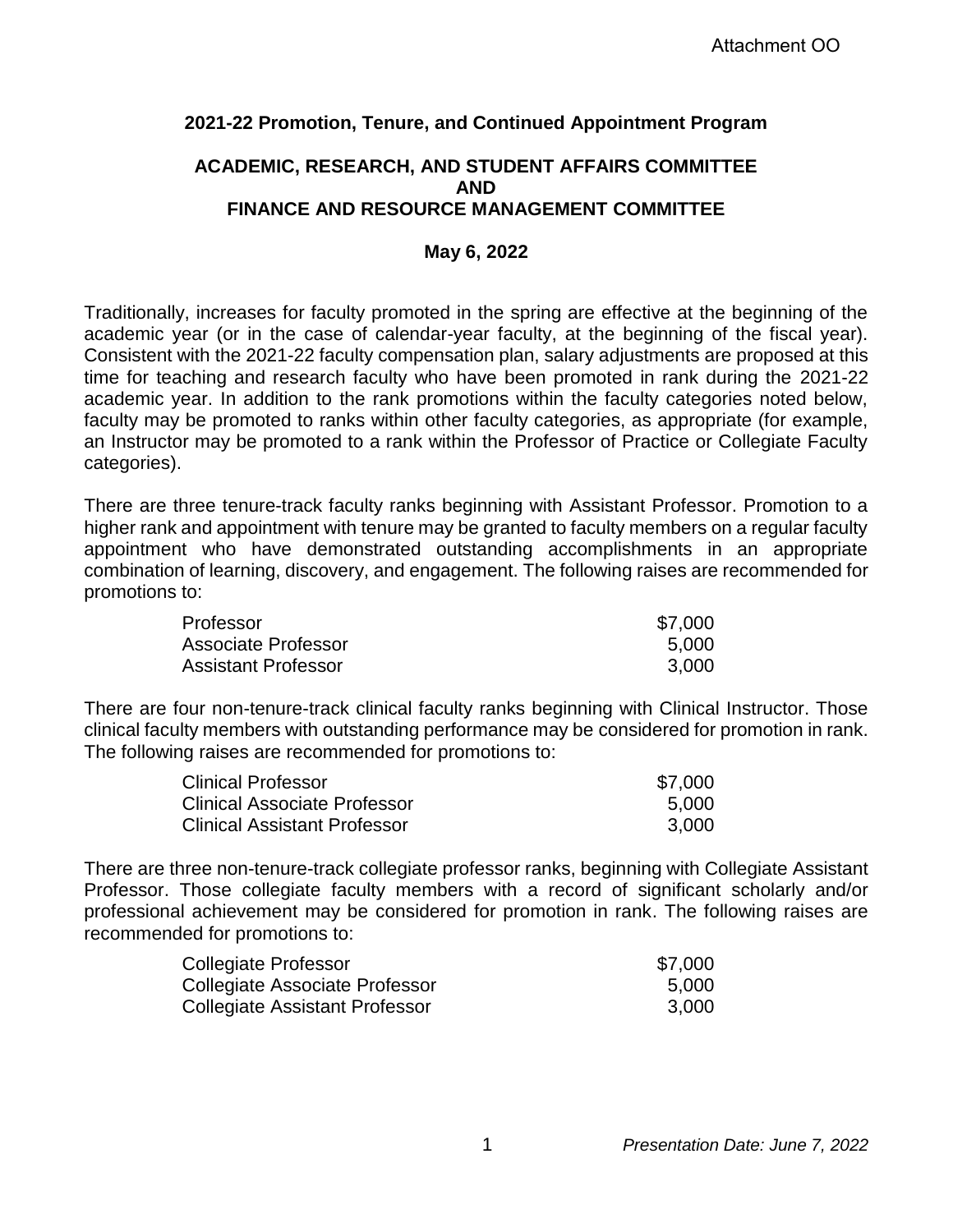There are three non-tenure-track professor of practice faculty ranks. Those professor of practice faculty members with outstanding performance may be considered for promotion in rank. The following raises are recommended for promotions to:

| <b>Professor of Practice</b>           | \$7,000 |
|----------------------------------------|---------|
| Associate Professor of Practice        | 5.000   |
| <b>Assistant Professor of Practice</b> | 3.000   |

There are three ranks for faculty on the instructor track: Instructor, Advanced Instructor, and Senior Instructor. Those faculty members with outstanding performance may be considered for promotion in rank. The following raises are recommended for promotions to:

| Senior Instructor   | \$5,000 |
|---------------------|---------|
| Advanced Instructor | 3,000   |

There are three ranks of extension faculty beginning with Associate Extension Agent. Criteria for promotion in rank for extension faculty include educational preparation, performance, and professionalism. The following raises are recommended for promotions to:

| <b>Senior Extension Agent</b> | \$5,000 |
|-------------------------------|---------|
| <b>Extension Agent</b>        | 3,000   |

Virginia Tech Carilion School of Medicine faculty members are of two types: faculty employed by the university or faculty employed by affiliate entities (in most cases Carilion Clinic). At all times, regardless of employer, faculty members providing instruction, academic support, or performing academic duties or roles as a Virginia Tech Carilion School of Medicine faculty member are governed by Virginia Tech's policies and procedures.

In the Virginia Tech Carilion School of Medicine, tenure-to-title is granted at the discretion of the school without any right to, interest in, or expectation of any compensation or guarantee for compensation or future employment and is granted only in the Virginia Tech Carilion School of Medicine to individuals who are not employed by Virginia Tech. Tenure-to-title is recognition of a faculty member's significant accomplishments in teaching, clinical care (if relevant), scholarship, and service to the school.

## **RECOMMENDATION:**

That the following faculty are recommended for promotion and/or tenure or continued appointment in accordance with the faculty compensation plan.

June 7, 2022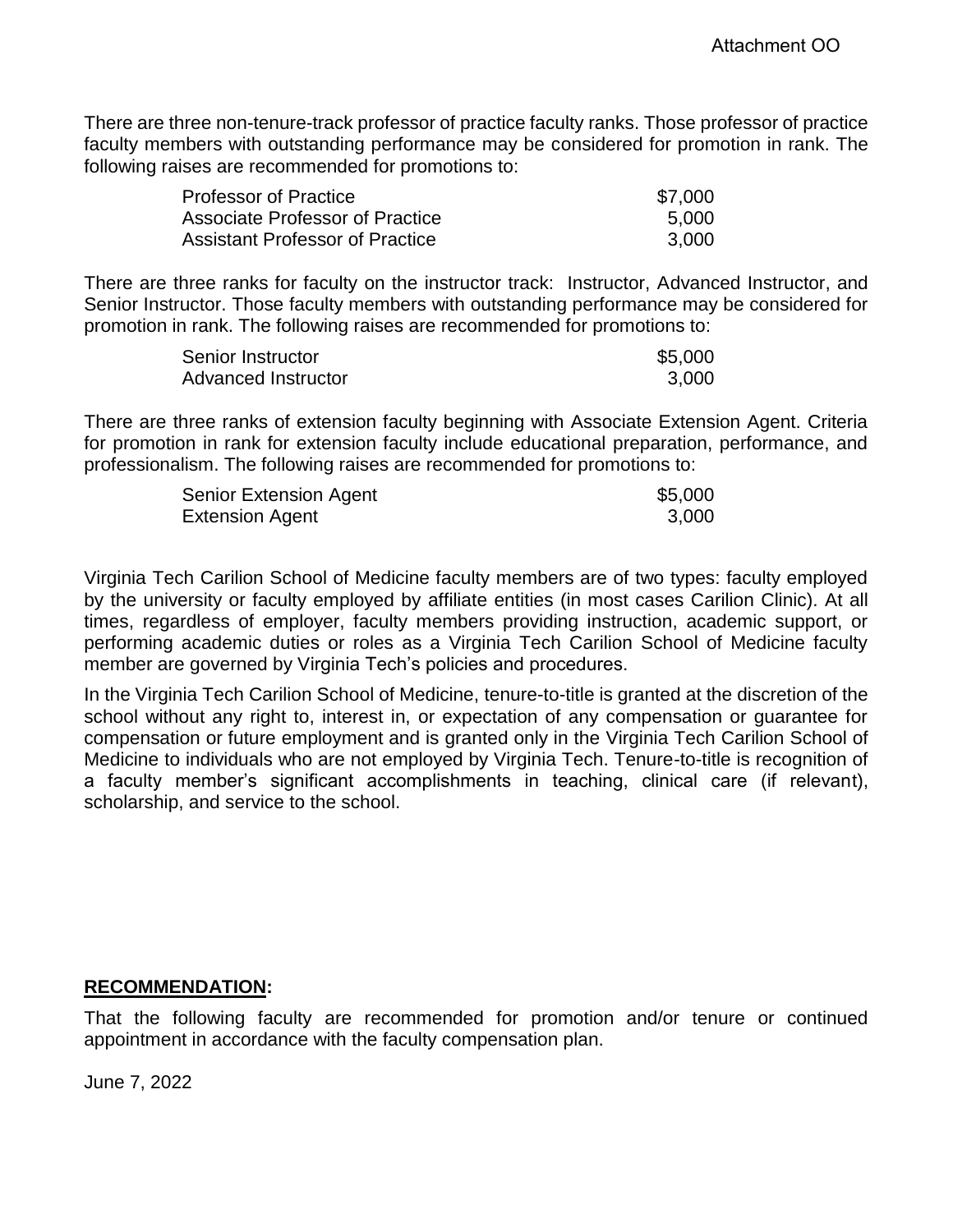**Attachment 1** Attachment OO

| <b>Summary of Promotion &amp; Tenure Adjustment Costs</b> |                    |               |
|-----------------------------------------------------------|--------------------|---------------|
| <b>Proposed Rank</b>                                      | <b>Adjustments</b> | Total Amount  |
| Professor                                                 | 28                 | 161,000<br>S. |
| Associate Professor                                       | 76                 | 305,000       |
| Clinical Associate Professor                              | 3                  | 15.000        |
| <b>Collegiate Professor</b>                               |                    | 7,000         |
| Collegiate Associate Professor                            | 4                  | 20,000        |
| <b>Collegiate Assistant Professor</b>                     | 2                  | 6,000         |
| <b>Professor of Practice</b>                              | 2                  | 14,000        |
| Associate Professor of Practice                           | 5                  | 25,000        |
| Assistant Professor of Practice                           |                    | 3.000         |
| Senior Instructor                                         | 4                  | 20,000        |
| Advanced Instructor                                       | 12                 | 36,000        |
| <b>Senior Extension Agent</b>                             | 2                  | 10,000        |
| <b>Extension Agent</b>                                    | 12                 | 36,000        |
| <b>Subtotal Promotion &amp; Tenure Adjustment Costs</b>   | 152                | 658,000       |
| <b>Associated Fringe Benefit Costs</b> <sup>(1)</sup>     |                    | 165,684       |
| TOTAL COST OF PROMOTION & TENURE ADJUSTMENTS              |                    | 823,684       |

| <b>Name</b>                                        | <b>Proposed Rank</b>            | $\text{Appt}^{(2)}$ | <b>Increase Amount</b> | Code                    |
|----------------------------------------------------|---------------------------------|---------------------|------------------------|-------------------------|
| <b>College of Agriculture &amp; Life Sciences</b>  |                                 |                     |                        |                         |
| Gilbert. Elizabeth Ruth                            | Professor                       | AY                  | 7,000                  | 2                       |
| Grange, Robert W                                   | Professor                       | AY                  | 7,000                  | 2                       |
| Persia, Michael E                                  | Professor                       | AY                  | 7,000                  | 2                       |
| Haak, David C                                      | Associate Professor             | AY                  | 5,000                  | 3                       |
| Jarome, Timothy                                    | Associate Professor             | CY                  | 5,000                  | 3                       |
| Larochelle, Catherine                              | Associate Professor             | AY                  | 5,000                  | 3                       |
| Mercadante, Vitor Rodriques Gomes                  | Associate Professor             | AY                  | 5,000                  | 3                       |
| Morota, Gota                                       | Associate Professor             | AY                  | 5,000                  | 3                       |
| Zhang, Bo                                          | Associate Professor             | AY                  | 5,000                  | 3                       |
| Anderson, Angela Suzanne                           | Collegiate Associate Professor  | AY                  | 5,000                  | $\overline{2}$          |
| Bergamasco, Luciana                                | Advanced Instructor             | AY                  | 3,000                  | $\overline{2}$          |
| <b>College of Architecture &amp; Urban Studies</b> |                                 |                     |                        |                         |
| Roberts, Patrick S                                 | Professor                       | AY                  | 7,000                  | 2                       |
| Becker, Edward Gentry                              | Associate Professor             | AY                  | 5,000                  | 3                       |
| Bedford, Joseph                                    | Associate Professor             | AY                  | 5,000                  | 3                       |
| Borowski, Michael                                  | Associate Professor             | AY                  | 5,000                  | 3                       |
| Tomer, Sharone                                     | Associate Professor             | AY                  | 5,000                  | 3                       |
| Tural, Elif                                        | Associate Professor             | AY                  | 5,000                  | 3                       |
| Weaver, Rachel L                                   | Associate Professor             | AY                  | 5,000                  | 3                       |
|                                                    |                                 |                     |                        |                         |
| <b>Pamplin College of Business</b>                 |                                 |                     |                        |                         |
| Singal, Manisha                                    | Professor                       | AY                  | 7,000                  | $\overline{\mathbf{c}}$ |
| Seref, Michelle Marie Hanna                        | Collegiate Professor            | AY                  | 7,000                  | $\overline{2}$          |
| Kim, Eojina                                        | Associate Professor             | AY                  | 5,000                  | 3                       |
| Tan, Liang                                         | Associate Professor             | AY                  | 5,000                  | 3                       |
| Buengel, Dirk                                      | Associate Professor of Practice | AY                  | 5,000                  | $\overline{2}$          |
| Fraticelli, Barbara M.P.                           | Associate Professor of Practice | AY                  | 5,000                  | $\overline{2}$          |
| Hart, Brian R                                      | Associate Professor of Practice | AY                  | 5,000                  | 2                       |
| Jamison, Elizabeth Cori Shields                    | Associate Professor of Practice | AY                  | 5,000                  | 2                       |
| Clark, Laura L                                     | Senior Instructor               | AY                  | 5,000                  | 2                       |
| <b>College of Engineering</b>                      |                                 |                     |                        |                         |
| Brizzolara, Stefano                                | Professor                       | CY                  | 7,000                  | 2                       |
| Dhillon, Harpreet Singh                            | Professor                       | AY                  | 7,000                  | $\overline{\mathbf{c}}$ |
| Eatherton, Matthew Roy                             | Professor                       | AY                  | 7,000                  | 2                       |
| Farhood, Mazen H                                   | Professor                       | AY                  | 7,000                  | 2                       |
| Poelzing, Steven                                   | Professor                       | CY                  | 7,000                  | $\overline{2}$          |
| Yu, Guoqiang                                       | Professor                       | AY                  | 7,000                  | $\overline{2}$          |
| Dove, Joseph E                                     | Professor of Practice           | AY                  | 7,000                  | $\overline{2}$          |
| Adams, Colin                                       | Associate Professor             | AY                  | 5,000                  | 3                       |
| Asbeck, Alan Thomas                                | Associate Professor             | AY                  | 5,000                  | 3                       |
| Bansal, Manish                                     | Associate Professor             | AY                  | 5,000                  | 3                       |
| Barry, Oumar                                       | Associate Professor             | AY                  | 5,000                  | 3                       |
| Cai, Wenjun                                        | Associate Professor             | AY                  | 5,000                  | 3                       |
| Cheng, Jiangtao                                    | Associate Professor             | AY                  |                        | $\mathbf{1}$            |
|                                                    |                                 |                     |                        |                         |

Associate Professor **AY** 

Deshmukh, Sanket A 5,000 and Sanket A 5,000 and Sanket A 5,000 and Sanket A 5,000 and Sanket A 5,000 and Sanket A 5,000 and Sanket A 5,000 and Sanket A 5,000 and Sanket A 5,000 and Sanket A 5,000 and Sanket A 5,000 and San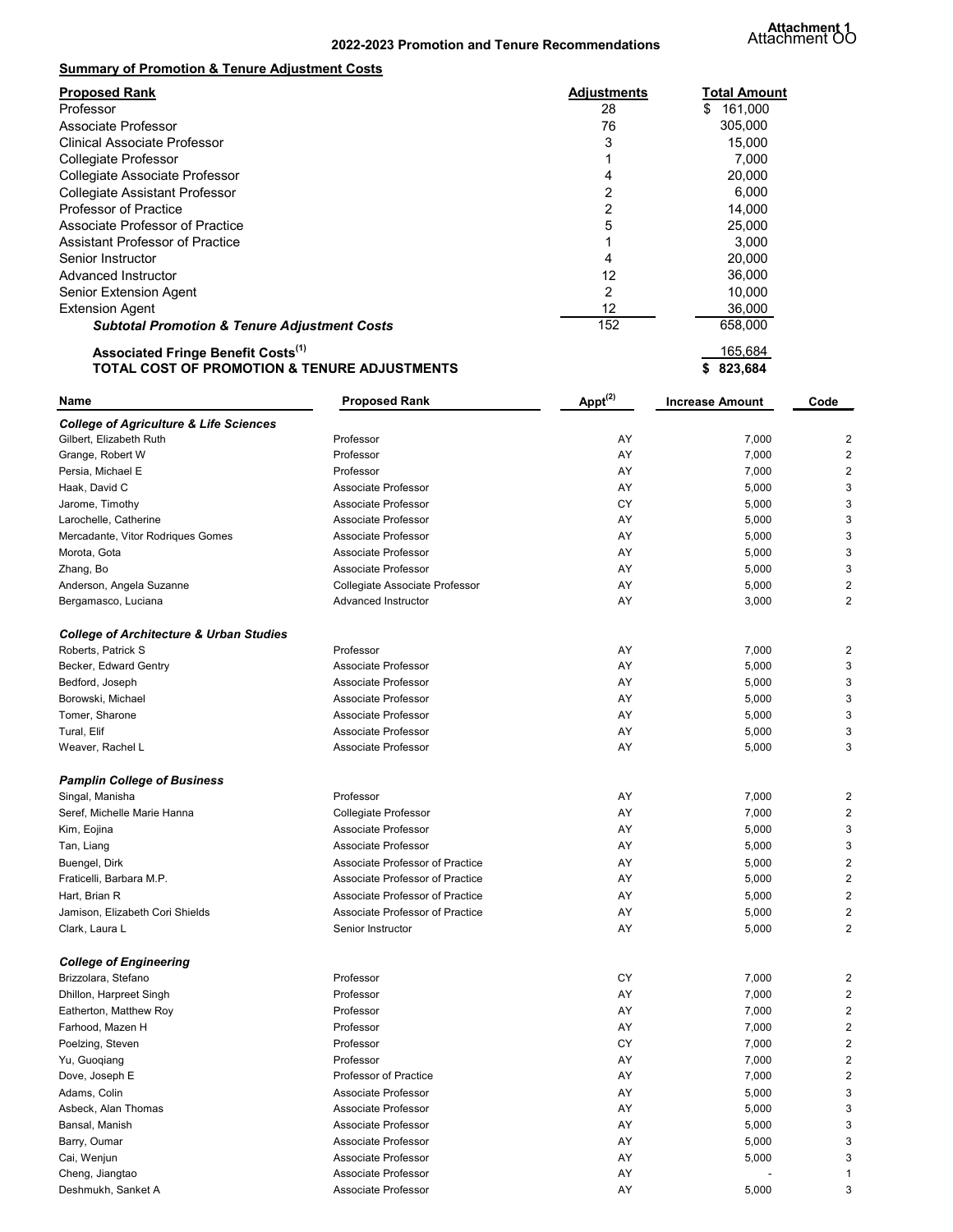| <b>Name</b>                                         | <b>Proposed Rank</b>                   | $\text{Appt}^{(2)}$ | Increase Amount tachment DO |                         |
|-----------------------------------------------------|----------------------------------------|---------------------|-----------------------------|-------------------------|
| <b>College of Engineering (continued)</b>           |                                        |                     |                             |                         |
| England, Scott Leslie                               | Associate Professor                    | AY                  |                             |                         |
| Gilbert, Christine Marie                            | Associate Professor                    | AY                  | 5,000                       | 3                       |
| Hicks, Matthew                                      | Associate Professor                    | AY                  | 5,000                       | 3                       |
| Hotle, Susan                                        | Associate Professor                    | AY                  | 5,000                       | 3                       |
| Isaacman-VanWertz, Gabriel                          | Associate Professor                    | AY                  | 5,000                       | 3                       |
| Jia, Xiaoting                                       | Associate Professor                    | AY                  | 5,000                       | 3                       |
| Johnson, Blake                                      | Associate Professor                    | AY                  | 5,000                       | 3                       |
| L'Afflitto, Andrea                                  | Associate Professor                    | AY                  | 5,000                       | 3                       |
| Li, Zheng                                           | Associate Professor                    | AY                  | 5,000                       | 3                       |
|                                                     |                                        | <b>CY</b>           |                             | 3                       |
| London, Jeremi S                                    | Associate Professor                    |                     | 5,000                       |                         |
| Massa, Luca                                         | Associate Professor                    | AY                  | 5,000                       | 3                       |
| Shahab, Shima                                       | Associate Professor                    | AY                  | 5,000                       | 3                       |
| Vlaisavljevich, Eli                                 | Associate Professor                    | <b>CY</b>           | 5,000                       | 3                       |
| Yu, Hang                                            | Associate Professor                    | AY                  | 5,000                       | 3                       |
| Young, Kevin David                                  | Associate Professor of Practice        | <b>CY</b>           | 5,000                       | 2                       |
| <b>College of Liberal Arts and Human Sciences</b>   |                                        |                     |                             |                         |
| Bell. Shannon Elizabeth                             | Professor                              | AY                  | 7,000                       | 2                       |
| Moehler, Michael                                    | Professor                              | <b>CY</b>           | 7,000                       | 2                       |
| Welfare, Laura Everhart                             | Professor                              | AY                  | 7,000                       | 2                       |
| Baldwin, Andrea N                                   | Associate Professor                    | AY                  | 5,000                       | 3                       |
| Bowen, Bradley Davis                                | Associate Professor                    | AY                  | 5,000                       | 3                       |
| Caraccioli, Mauro J                                 | Associate Professor                    | AY                  | 5,000                       | 3                       |
| Fullen, Matthew C                                   | Associate Professor                    | AY                  | 5,000                       | 3                       |
| Hester, Rebecca                                     | Associate Professor                    | AY                  | 5,000                       | 3                       |
| Irrera, Anne Stevens                                | Associate Professor                    | AY                  | 5,000                       | 3                       |
| Jackson, Jeffrey Brown                              | Associate Professor                    | AY                  | 5,000                       | 3                       |
| Jardine, Eric Henry Lawrence                        | Associate Professor                    | AY                  | 5,000                       | 3                       |
|                                                     |                                        | AY                  |                             |                         |
| Montero, Gonzalo                                    | Associate Professor                    |                     | 5,000                       | 3                       |
| Reichelmann, Ashley Veronica                        | Associate Professor                    | AY                  | 5,000                       | 3                       |
| Teo, Ming Chew                                      | Associate Professor                    | AY                  | 5,000                       | 3                       |
| Yoo, Hyesoo                                         | Associate Professor                    | AY                  | 5,000                       | 3                       |
| Zhao, Tingting                                      | Associate Professor                    | AY                  | 5,000                       | 3                       |
| Case Pease, Jenene                                  | <b>Clinical Associate Professor</b>    | <b>CY</b>           | 5,000                       | 2                       |
| Sato, Takumi Carl                                   | <b>Clinical Associate Professor</b>    | AY                  | 5,000                       | 2                       |
| Dufour, Monique S                                   | Collegiate Associate Professor         | AY                  | 5,000                       | 2                       |
| Jamerson, William Trevor                            | Collegiate Assistant Professor         | AY                  | 3,000                       | $\overline{\mathbf{c}}$ |
| McCown, Christine                                   | <b>Collegiate Assistant Professor</b>  | AY                  | 3,000                       | $\overline{\mathbf{c}}$ |
| Walsh, Renee Kelly                                  | <b>Assistant Professor of Practice</b> | AY                  | 3,000                       | 2                       |
| Robinson, Syrenthia John                            | Senior Instructor                      | AY                  | 5,000                       | 2                       |
| Conner, Dorothy Skiles                              | <b>Advanced Instructor</b>             | AY                  | 3,000                       | 2                       |
| Hutchins, Jeffery Kyle                              | Advanced Instructor                    | AY                  | 3,000                       | 2                       |
| Maycock, Michelle Sue                               | Advanced Instructor                    | AY                  | 3,000                       | 2                       |
| Morse, Kira Gulko                                   | Advanced Instructor                    | AY                  | 3,000                       | 2                       |
| Sguerri, Michael                                    | Advanced Instructor                    | AY                  | 3,000                       | 2                       |
|                                                     | Advanced Instructor                    | AY                  |                             | 2                       |
| Sowder, Nathan                                      |                                        | AY                  | 3,000                       |                         |
| Truscello, Joseph Thomas                            | Advanced Instructor                    |                     | 3,000                       | 2                       |
| <b>College of Natural Resources and Environment</b> |                                        |                     |                             |                         |
| Copenheaver, Carolyn A                              | Professor                              | CY                  | 7,000                       | 2                       |
| Dayer, Ashley Anne                                  | Associate Professor                    | AY                  | 5,000                       | 3                       |
| Hamed, Michael Kevin                                | Collegiate Associate Professor         | AY                  | 5,000                       | 2                       |
| <b>College of Science</b>                           |                                        |                     |                             |                         |
| Barnes, Edwin Fleming                               | Professor                              | AY                  | 7,000                       | 2                       |
| Carey, Cayelan C                                    | Professor                              | AY                  | 7,000                       | 2                       |
| Deng, Xinwei                                        | Professor                              | AY                  | 7,000                       | 2                       |
| Finkielstein, Carla V                               | Professor                              | AY                  | 7,000                       | 2                       |
| Olsen, Michelle Lynne                               | Professor                              | <b>CY</b>           | 7,000                       | 2                       |
| Troya, Diego                                        | Professor                              | AY                  | 7,000                       | 2                       |
| Yang, Zhaomin                                       | Professor                              | AY                  | 7,000                       | 2                       |
| Faltin, Frederick William                           | <b>Professor of Practice</b>           | <b>CY</b>           | 7,000                       | 2                       |
| Calderwood, Charles                                 | Associate Professor                    | AY                  |                             | 3                       |
|                                                     |                                        |                     | 5,000                       |                         |
| Chen, Jing                                          | Associate Professor                    | AY                  | 5,000                       | 3                       |
| Childs, Lauren Maressa                              | Associate Professor                    | AY                  | 5,000                       | 3                       |
| Franck, Christopher Thomas                          | Associate Professor                    | AY                  | 5,000                       | 3                       |
| Hotchkiss, Erin R                                   | Associate Professor                    | AY                  | 5,000                       | 3                       |
| Liu, Honghu                                         | Associate Professor                    | AY                  | 5,000                       | 3                       |
| Mims, Meryl C                                       | Associate Professor                    | AY                  | 5,000                       | 3                       |
| O'Donnell, Thomas                                   | Associate Professor                    | AY                  | 5,000                       | 3                       |